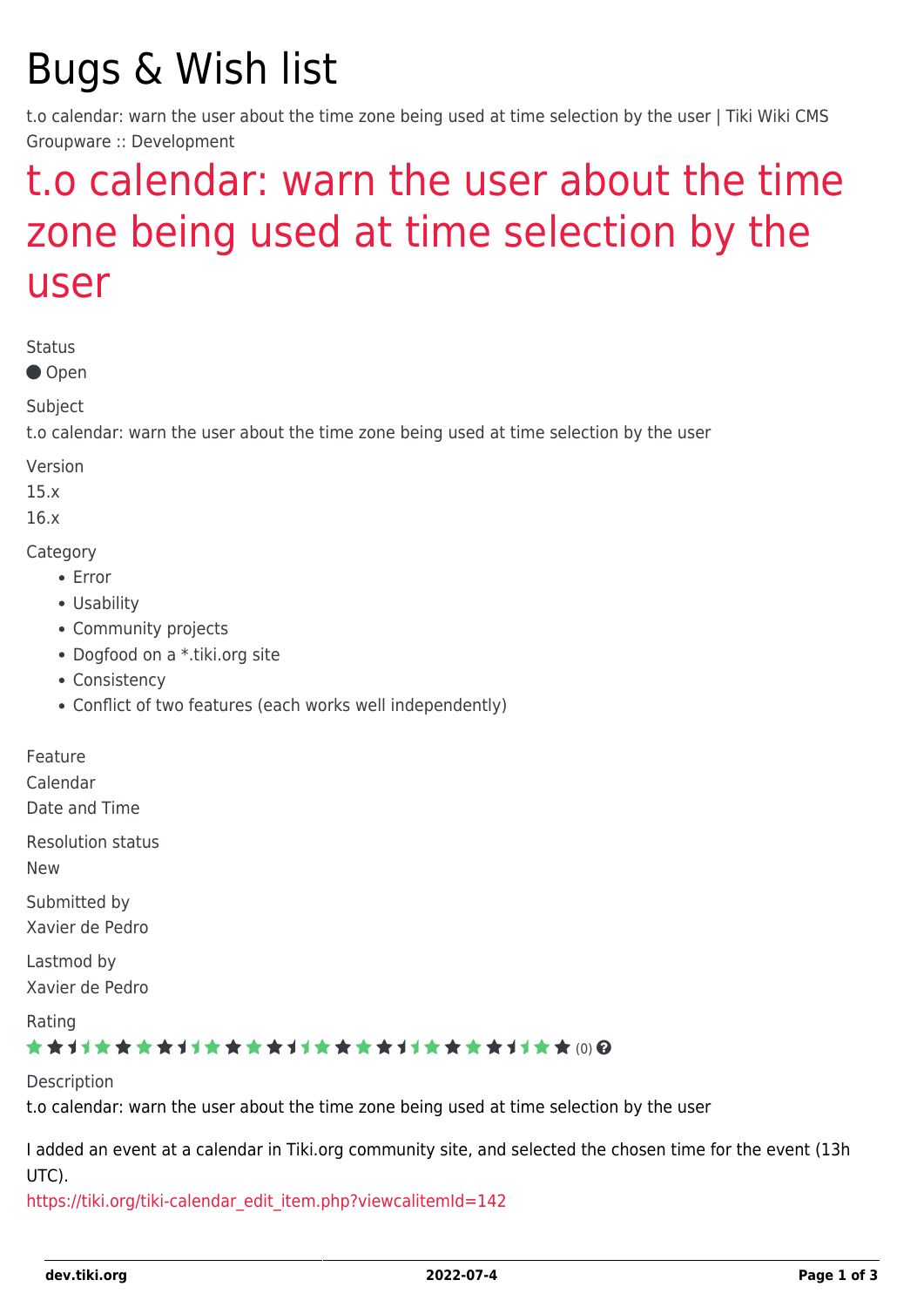There was no indication of which time zone was Tiki going to understand for my selection, so I chose the time in my time zone: 15h (UTC+2). Tiki stored that time as if it was at 15h UTC, and then display the time of the saved event to me as 17h (UTC+2).

So Tiki was expecting the user to introduce the time in UTC, apparently, but there was no indication about that to the user. Some info should be shown. Maybe that will depend on the settings being set in the tiki site (there are a few combinations to test, I guess). So at least I'll leave the bug report here about it.

I recall Jonny saying that there was some new jquery library that was aware of time zones for time and date pickers? (B

In addition, the time recorded for the item doesn't match the time the user selected in the edit form, or even shown when the user opens the item for edition again. This type of issue seems to have been solved recently (months) in tracker fields date and time (date picker, by developer kroky6), so it may probably just need porting similar fix to the calendar feature itself

Importance 9 Easy to solve? 6 Priority 54 Demonstrate Bug (Tiki 19+) Please demonstrate your bug on show2.tikiwiki.org Version: trunk ▼ [Create show2.tikiwiki.org instance](#page--1-0) Ticket ID 6039 Created Thursday 21 July, 2016 10:03:35 GMT-0000 by Xavier de Pedro LastModif Thursday 12 January, 2017 14:51:14 GMT-0000

## Comments

## Attachments

| filename                     | created | hits | comment | version | filetype |  |
|------------------------------|---------|------|---------|---------|----------|--|
| No attachments for this item |         |      |         |         |          |  |

**dev.tiki.org 2022-07-4 Page 2 of 3**